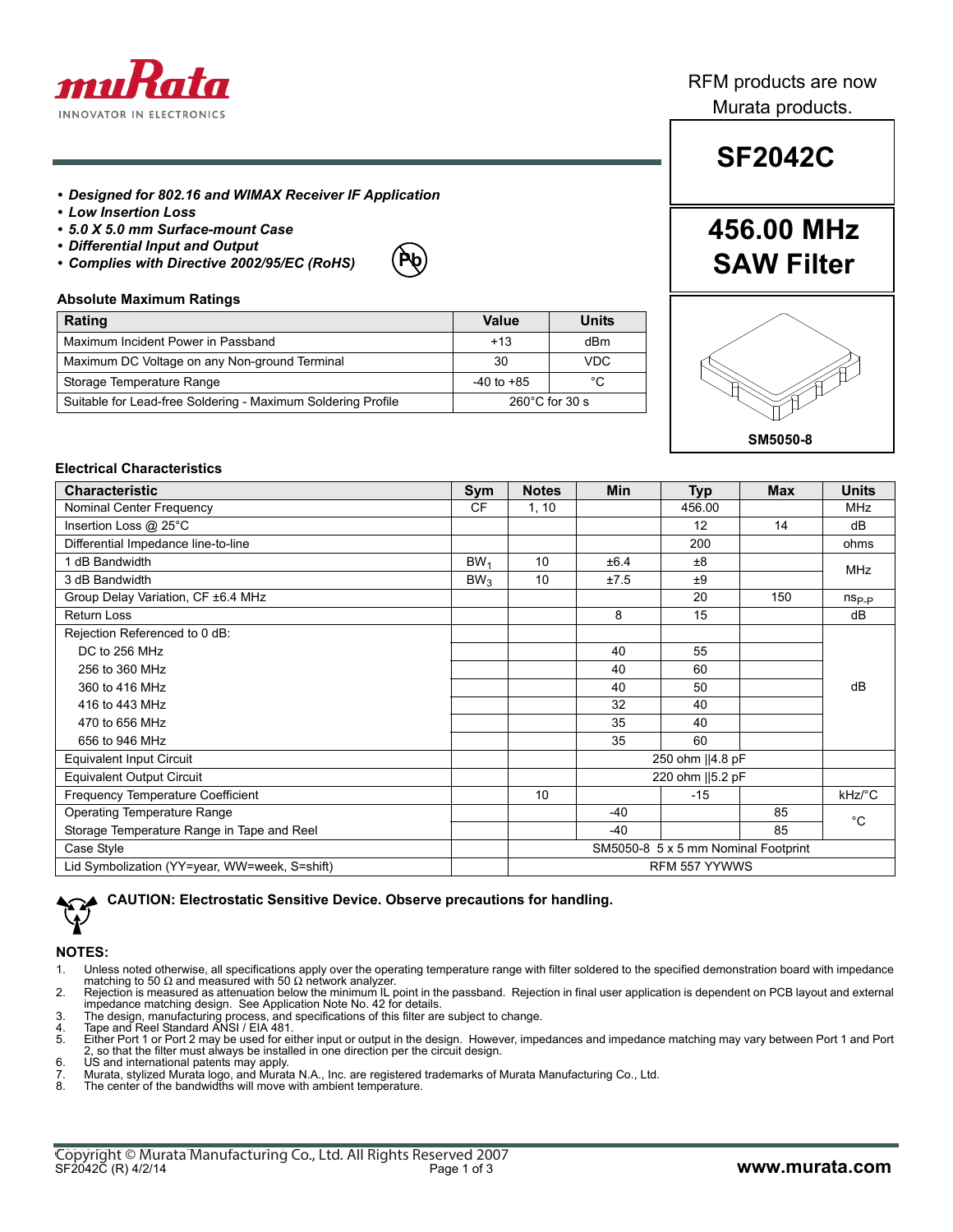# **SM5050-8 Case**

## **8-Terminal Ceramic Surface-Mount Case 5.0 X 5.0 mm Nominal Footprint**





**PCB Footprint**

|                  | mm   |            |            | <b>Inches</b> |            |       |  |
|------------------|------|------------|------------|---------------|------------|-------|--|
| <b>Dimension</b> | Min  | <b>Nom</b> | <b>Max</b> | Min           | <b>Nom</b> | Max   |  |
| A                | 4.80 | 5.00       | 5.20       | 0.189         | 0.197      | 0.205 |  |
| B                | 4.80 | 5.00       | 5.20       | 0.189         | 0.197      | 0.205 |  |
| C                | 1.30 | 1.50       | 1.70       | 0.050         | 0.060      | 0.067 |  |
| D                | 1.98 | 2.08       | 2.18       | 0.078         | 0.082      | 0.086 |  |
| E                | 1.07 | 1.17       | 1.27       | 0.042         | 0.046      | 0.050 |  |
| F                | 0.50 | 0.64       | 0.70       | 0.020         | 0.025      | 0.028 |  |
| G                | 2.39 | 2.54       | 2.69       | 0.094         | 0.100      | 0.106 |  |
| н                |      | 1.27       |            |               | 0.050      |       |  |
| ı                |      | 0.76       |            |               | 0.030      |       |  |
| J                |      | 1.55       |            |               | 0.061      |       |  |
| K                |      | 2.79       |            |               | 0.110      |       |  |
| L.               |      | 0.76       |            |               | 0.030      |       |  |
| M                |      | 2.36       |            |               | 0.093      |       |  |
| N                |      | 1.55       |            |               | 0.061      |       |  |
| O                |      | 2.79       |            |               | 0.110      |       |  |
| P                |      | 2.79       |            |               | 0.110      |       |  |
| Q                |      | 2.79       |            |               | 0.110      |       |  |

**Case Dimensions**

## **Case Materials**

| <b>Materials</b>      |                                                |  |  |  |
|-----------------------|------------------------------------------------|--|--|--|
| Solder Pad<br>Plating | 0.3 to 1.0 um Gold over 1.27 to 8.89 um Nickel |  |  |  |
| Lid Plating           | 2.0 to 3.0 $\mu$ m Nickel                      |  |  |  |
| Body                  | $Al_2O_3$ Ceramic                              |  |  |  |
| Pb Free               |                                                |  |  |  |

TOP VIEW **BOTTOM VIEW** 

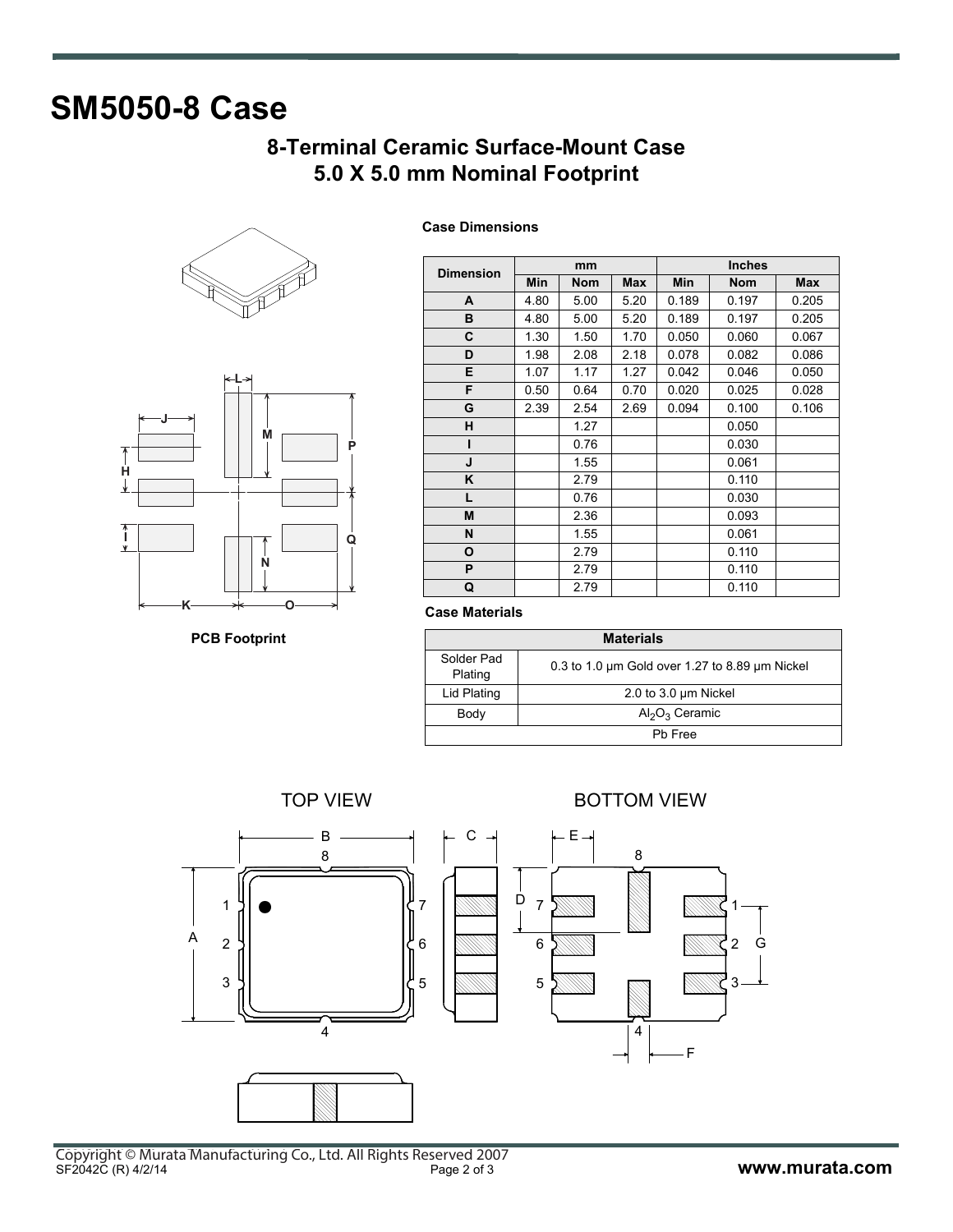## **Tape and Reel Specifications**



| "R"<br><b>Nominal Size</b> |             | <b>Quantity Per Reel</b> |  |
|----------------------------|-------------|--------------------------|--|
| <b>Inches</b>              | millimeters |                          |  |
|                            | 178         | 500                      |  |
| 13                         | 330         | 3000                     |  |

## **COMPONENT ORIENTATION and DIMENSIONS**

**20.2 2.0**

| <b>Carrier Tape Dimensions</b> |                  |
|--------------------------------|------------------|
| Ao                             | $5.3 \text{ mm}$ |
| Bo                             | $5.3 \text{ mm}$ |
| Ko                             | $2.0$ mm         |
| Pitch                          | 8.0 mm           |
| $\Lambda$                      | $12.0$ mm        |

**USER DIRECTION OF FEED**